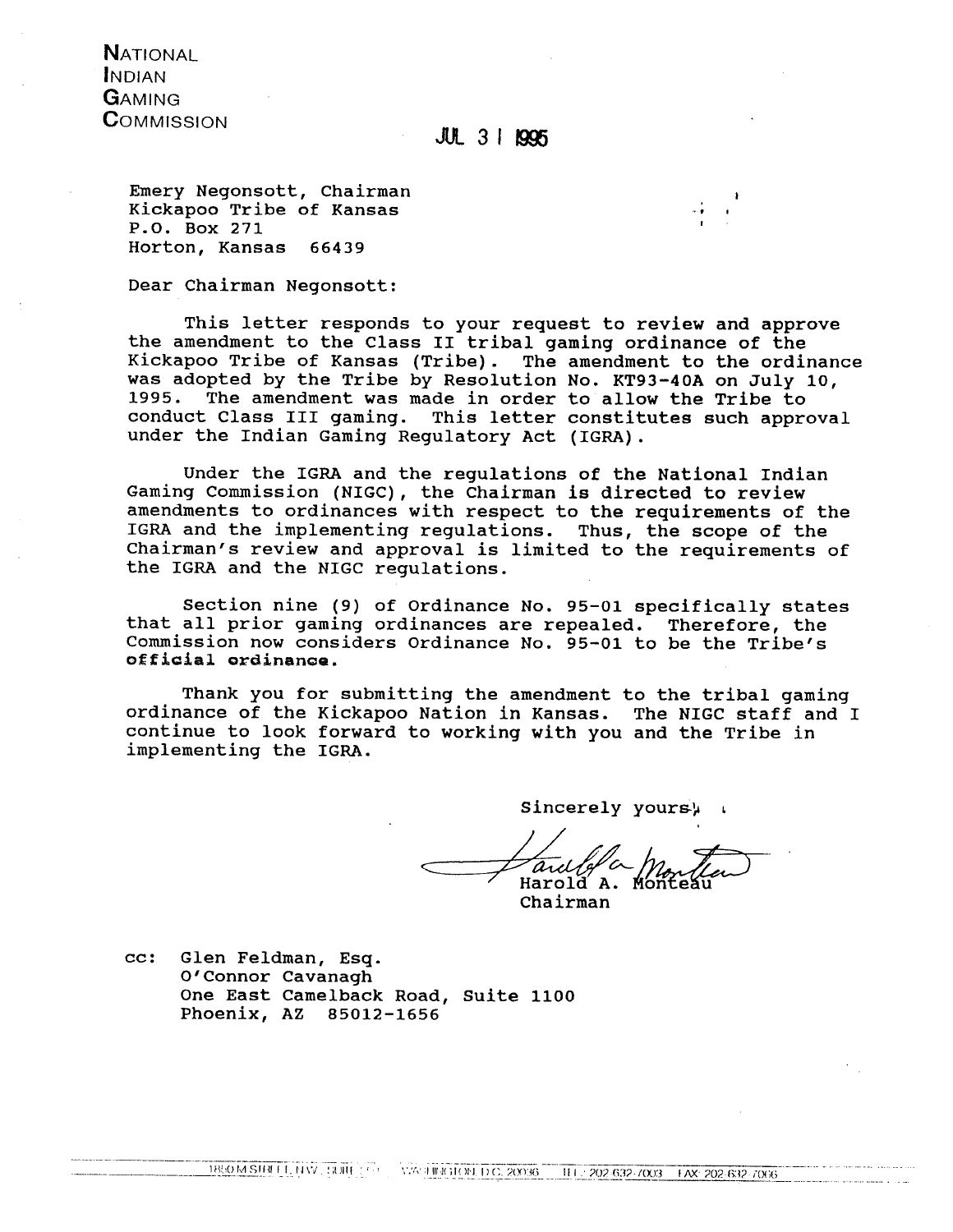

# **EXAMPRISE IN KANSAS**

Resolution No. KT93-40A

# RESOLUTION

- WHEREAS, the Kickapoo Tribe of Indians of the Kickapoo Reservation in Kansas is organized in accordance with the provisions of the Indian Reorganization Act of June 18, 1937, (Statue 984), and
- WHEREAS, the Kickapoo Tribe of Indians of the Kickapoo Reservation in Kansas is empowered by the Kickapoo Constitution and By-Laws approved by the Secretary of Interior on February 26, 1937, and
- WHEREAS, the Indian Gaming Regulatory Act, Pub. L 100-497, U.S.C., Section 2701 et seq, needs a gaming ordinance, and
- WHEREAS, the Kickapoo Tribe has the responsibility to protect the public interest and the integrity of such gaming activities, and
- WHEREAS, the Kickapoo Tribal Council approves of the Class II and Class Ill Kickapoo Gaming Ordinance 95-01, and
- NOW, THEREFORE BE IT RESOLVED, the Kickapoo Tribal Gaming Ordinance 93-01 is effective July 10, 1995.

# CERTIFICATION

The foregoing Tribal Resolution was adopted by the Kickapoo Tribal Council in a special session on this 10th day of July, 1995, at which 5 members of the Tribal Council were present, constituting the required quorum, with 4 voting for, 0 against, 0 abstaining, with the Vice-Chair not voting.

ena Belle Smith, Vice-Chair

ATTEST: **fl**  Bobbi Darnell, Secretary



**P.O. Box 271 Horton, KS 66439-0271**  Office: 913/486-2131 · Fax: 913/486-2801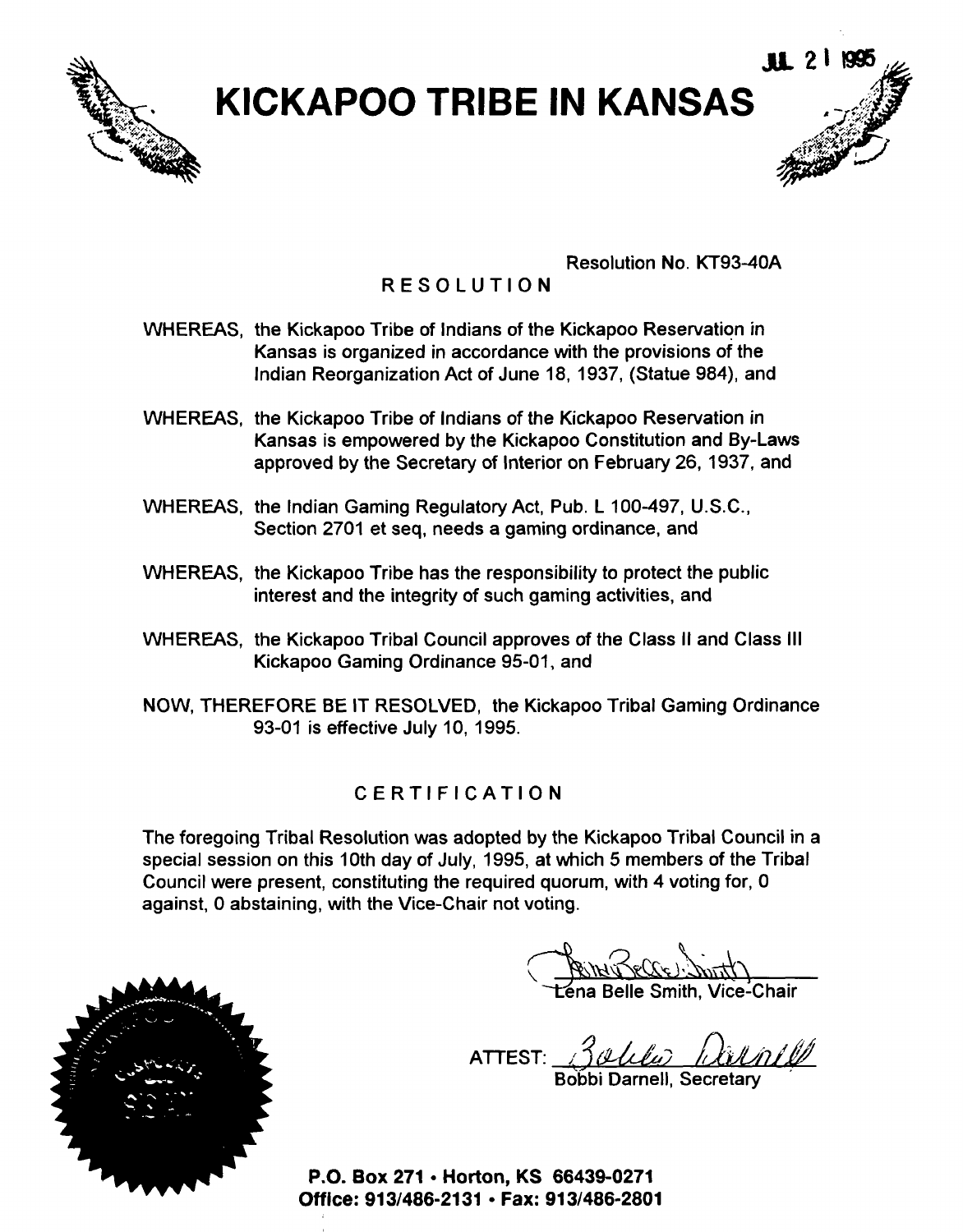### **KICKAPOO NATION TRIBAL GAMING ORDINANCE**

### I. Purpose

The Kickapoo Nation Tribal Council (hereinafter "Tribe"), **empowered by the Tribe's Constitution to enact ordinances, hereby enacts this ordinance in order to set the terms fgr Class I1 and Class I11 gaming operations on tribal lands.** 

### **11. Gamina Authorized**

Class II gaming as defined in the Indian Gaming Regulatory Act, P.O. 100-447, 25 U.S.C. Section 2703(7)(A) ("IGRA") and Class **I11 gaming as defined in Section 2703(8) of IGRA and by the regulations promulgated by the National Indian Gaming Commission at 25 C.F.R.** § **502.1 (as published in the Federal Register at 57 FR 12382-12393, April 9, 1992) are hereby authorized.** 

### **111. Ownership of Gaming**

**The Tribe shall have the sole propriety interest in and responsibility for the conduct of any gaming operation authorized by this ordinance.** 

### **IV. Use of Gamina Revenue**

**A. Net revenues from Class I1 and Class I11 gaming shall be used only for the following purposes: to fund tribal government operations and programs; provide for the general welfare of the Tribe and its members; promote tribal economic development; donate to charitable organizations; or help fund operations of local government agencies.** 

**B. If the Tribe elects to make per capita payments to tribal members, it shall authorize such payments only upon approval of a plan submitted to the Secretary of the Interior under 25 U.S.C.** § **2710(b) (3).** 

### **V. Audit**

**A. The Tribe shall cause to be conducted annually an independent audit of gaming operations- and shall submit the resulting audit reports to the National Indian Gaming Commission.** 

**B. All gaming related contracts that result in the purchase of supplies, services, or concessions in excess of \$25,000.00 annually, except contracts for professional legal and accounting services, shall be specifically included within the scope of the audit that is described in subsection A. above.** 

**PNN0D5D2**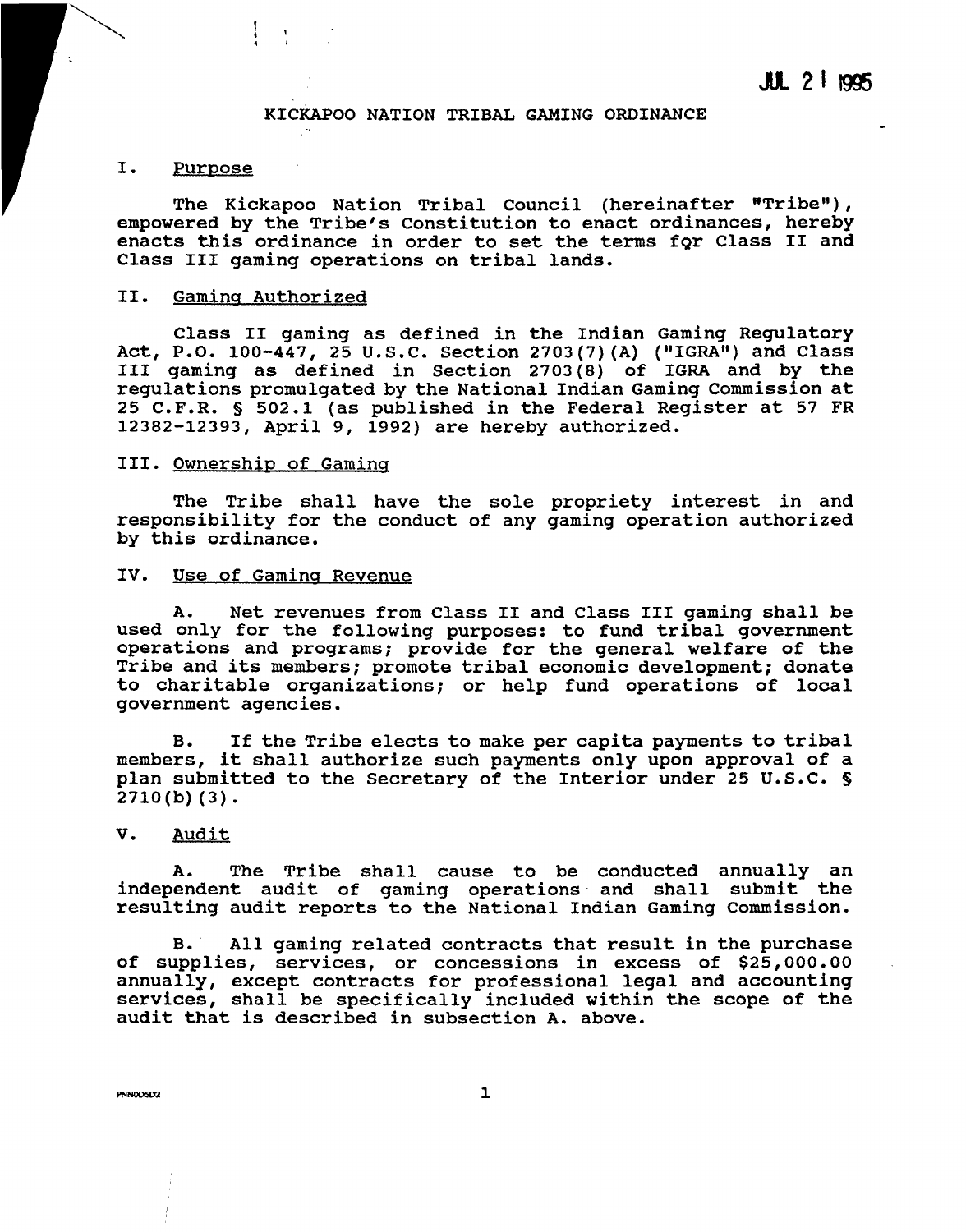### **VI.** Protection of the Environment and Public Health and Safety -

Class **I1** and Class **I11** gaming facilities shall be constructed, maintained and operated in a manner that adequately protects the environment and the public health and safety.

# VII. Licenses for Key Employees and Primary Management Officials

The Tribe shall ensure that the policies and procedures set out in this section are implemented with respect to key employees and primary management officials employed at any Class **I1** or Class I11 gaming enterprise operated on Indian lands:

### A. Definitions

 $\sim$   $\sim$   $\sim$ 

 $\mathbf{r}$ 

For the purposes of this section, the following definitions apply:

- 1. Key employee means
	- a. **A** person who performs one or more of the following functions:
		- Bingo caller;  $(1)$
		- Counting room supervisor;  $(2)$
		- Chief of security;  $(3)$
		- $(4)$ Custodian of gaming supplies or cash;
		- $(5)$ Floor manager;
		- $(6)$ Pit boss;
		- $(7)$ Dealer;
		- $(8)$ Croupier;
		- $(9)$ Approver of credit; or
		- Custodian of gambling devices including<br>nersons with access to cash and  $(10)$ persons with access to cash accounting records within such devices;
	- b. If not otherwise included, any other person whose total cash compensation is in excess of \$50,000 per year; or
	- c. If not otherwise included, the four most highly compensated persons in the gaming operation.

### 2. Primary management official means

- a. The person having management responsibility for a management contract;
- **b.** Any person who has authority:
	- (1) To hire and fire employees; or

PNNOD5D2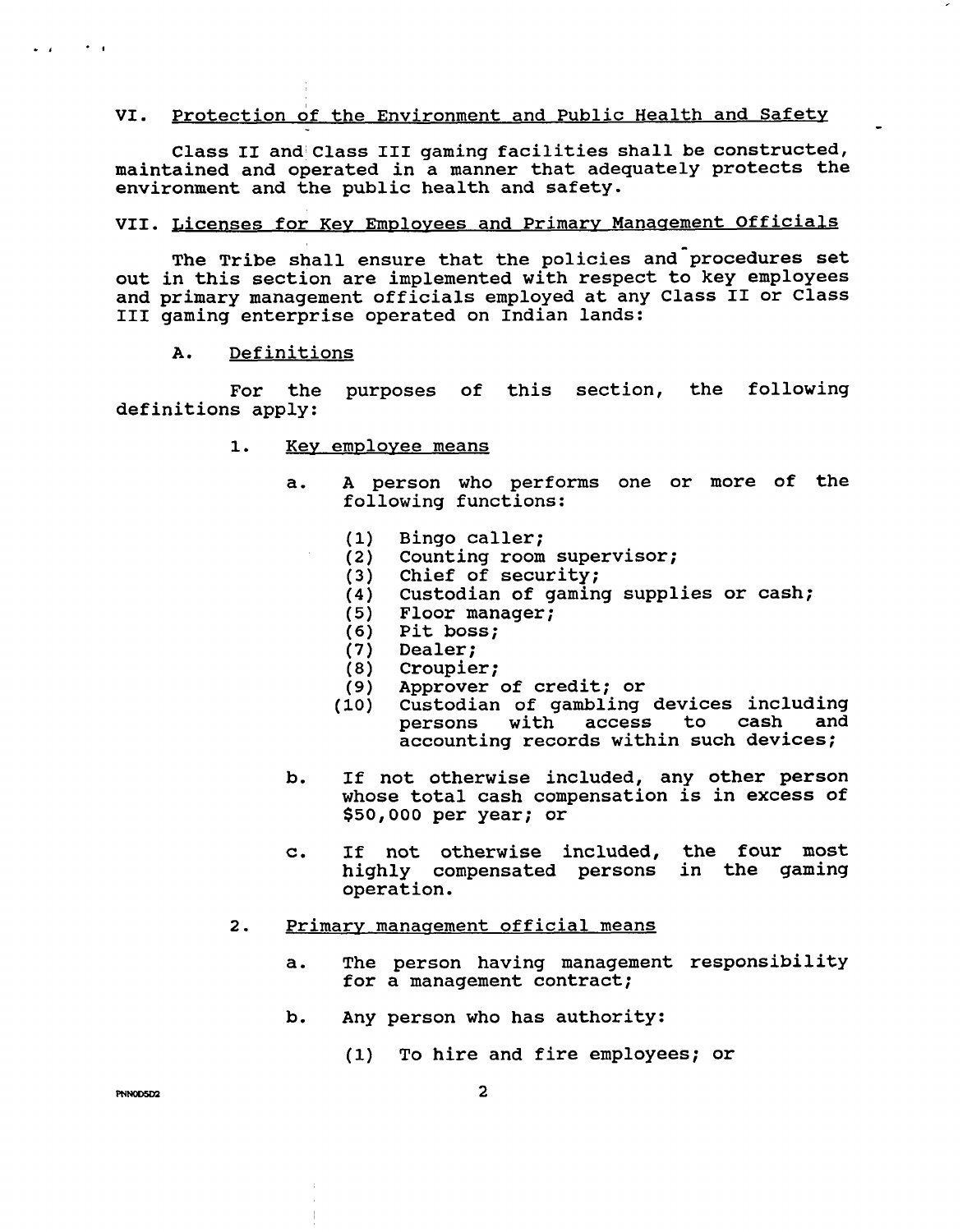- (2) To set up working policy for the gaming operation; or
- c. The chief financial officer or other person who has financial management responsibility.

### B. Application Forms

1. The following notice shall be placed on the application form for a key employee or a primary management official before that form is filled out by an applicant:

In compliance with the Privacy Act of 1974, the following information is provided: Solicitation of the information on this form is authorized by 25 U.S.C. 2701 et seq. The purpose of the requested information is to determine the eligibility of individuals to be employed in a gaming<br>operation. The information will be used by National The information will be used by National Indian Gaming Commission members and staff who have need for the information in the performance of their official duties. The information may be disclosed to appropriate Federal, Tribal, State, local, or foreign law enforcement and regulatory agencies when relevant to civil, criminal or regulatory investigations or prosecutions or when pursuant to a requirement by a tribe or the National Indian Gaming Commission in connection with the hiring or firing of an employee, the issuance or revocation of a gaming license, or investigations of activities while associated with a tribe or a gaming operation. Failure to consent to the disclosures indicated in this notice will result in a tribe's being unable to hire you in a primary management official or key employee position.

The disclosure of your Social Security Number (SSN) is voluntary. However, failure to supply a SSN may result in errors in processing your application.

2. Existing key employees and primary management officials shall be notified in writing that they shall either:

- a. Complete a new application form that contains a Privacy act notice; or
- **b.** Sign a statement that contains the Privacy Act notice and consent to the routine uses described in that notice.

3. The following notice shall be placed on the application form for a key employee or a primary official before that form is filled out by an applicant.

PNNOD5D2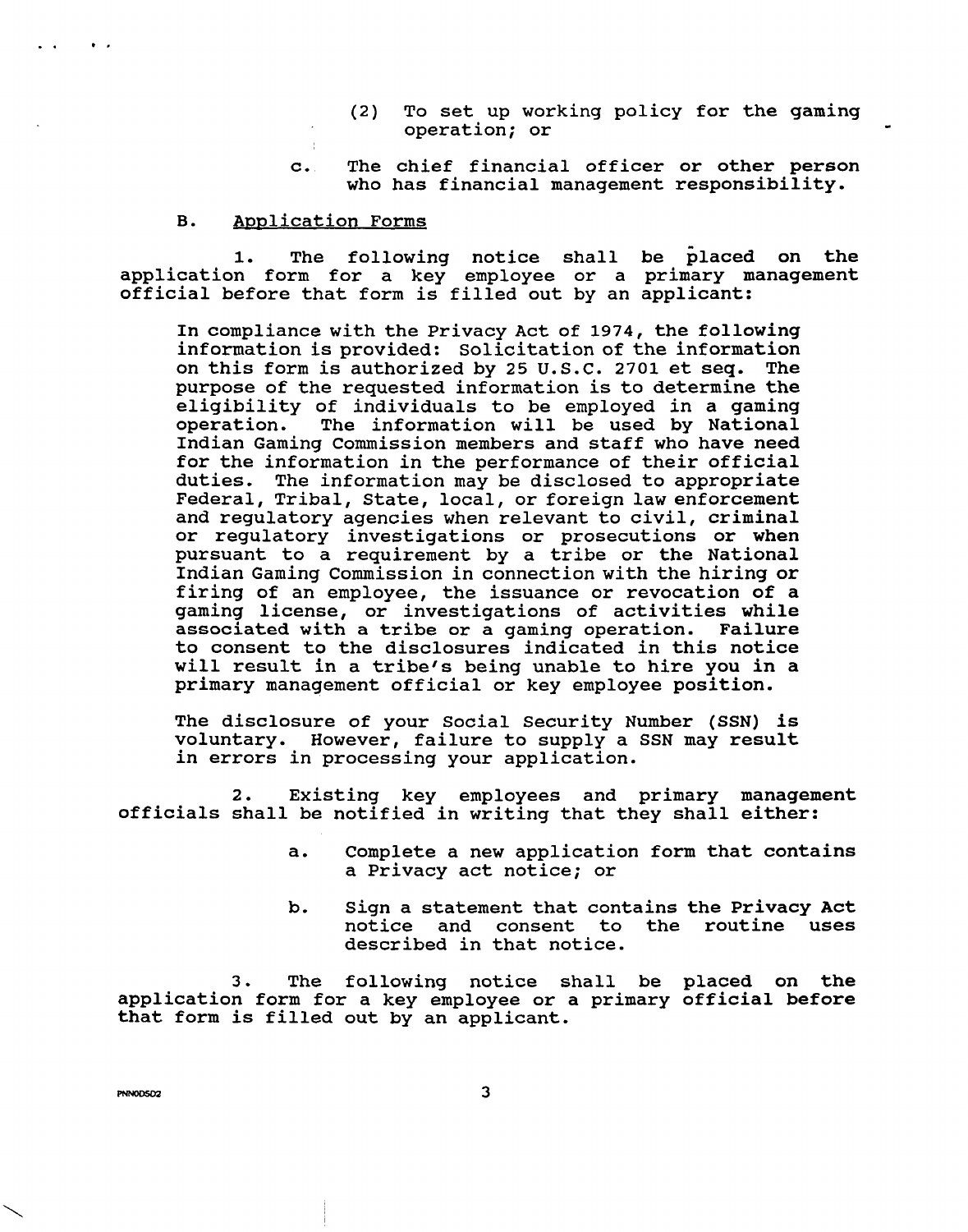**A false statement on any part of your application may be grounds for not hiring you, or for firing you after you begin work. Also, you may be punished by fine or imprisonment. (U.S. Code, Title 18, Section 1001)** 

**4. The Tribe shall notify in writing existing key employees and primary management officials that they shall either:** 

- **a. Complete a new application form that contains a notice regarding false statements; or**
- **b. Sign a statement that contains the notice regarding false statements.**

### **C. Backaround Investiaations**

**1. The Tribe shall request from each primary management official and from each key employee all of the following information:** 

- **a. Full name, other names used (oral or written), social security number(s)** , **birth date, place of birth, citizenship, gender, all languages (spoken or written)** ;
- **b. Currently and for the previous 5 years:**  employment positions held, **ownership interests in those businesses, business and residence addresses, and drivers license numbers;**
- **c. The names and current addresses of at least**  personal references, **personal reference who was acquainted with the applicant during each period of residence listed under paragraph (1) (b) of this section;**
- **d. Current business and residence telephone numbers** ;
- **e. A description of any existing and previous business relationships with Indian tribes,**  including ownership interests **businesses;**
- **f. A description of any existing and previous business relationships with the gaming industry generally, including ownership interests in those businesses;**

**PNNOD5D2** 

 $\rightarrow$   $\rightarrow$ 

 $\mathbf{L} = \mathbf{A}$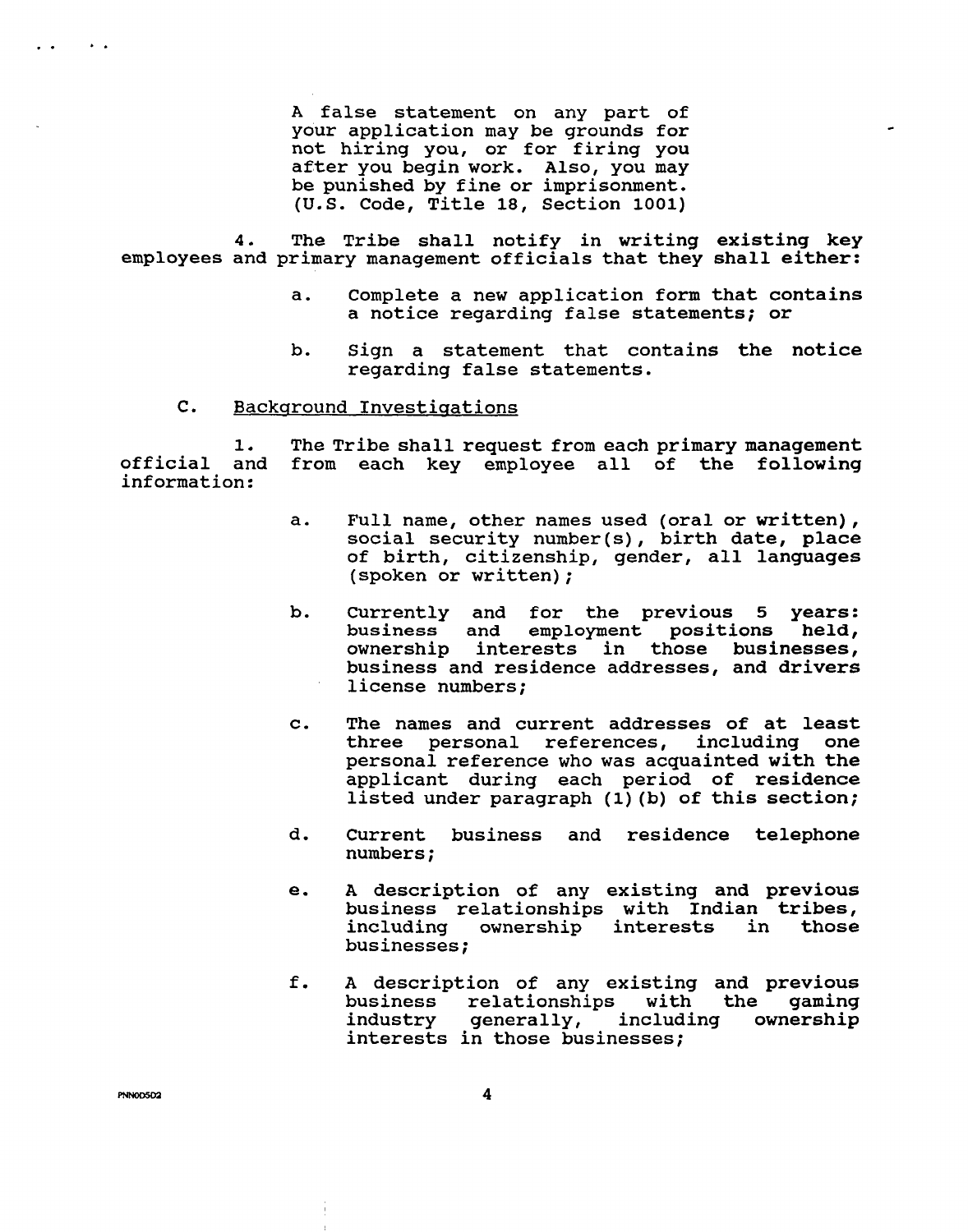- g. The name and address of any licensing or regulatory agency with which the person has filed an application for a license or permit related to gaming, whether or not such license or permit was granted;
- h. For each felony for which there is an ongoing prosecution or a conviction, the charge, the name and address of the court involved, and the date and disposition, if any;
- i. For each misdemeanor conviction or ongoing misdemeanor prosecution (excluding traffic violations) , within **10** years of the date of the application, the name and address of the court involved and the date and disposition;
- j. For each criminal charge (excluding minor traffic charges) , whether or not there is a conviction, if such criminal charge is within 10 years of the date of the application and is not otherwise listed pursuant to paragraph **(1)** (h) or (1) (i) of this section, the criminal charge, the name and address of<br>the court involved and the date and the court disposition;
- k. The name and address of any licensing or regulatory agency with which the person has filed an application for an occupational license or permit, whether or not such license or permit was granted;
- **A** current photograph; ı.
- m. Any other information the Tribe deems relevant; and
- n. Fingerprints consistent with procedures adopted by the Tribe according to 25 C.F.R.<br>§ 522.2(h).

**2.** The Tribe shall conduct an investigation sufficient to make a determination under subsection D below. In conducting a background investigation, the Tribe or its agent shall promise to keep confidential the identity of each person interviewed in the course of the investigation.

**PNN0D5D2** 

5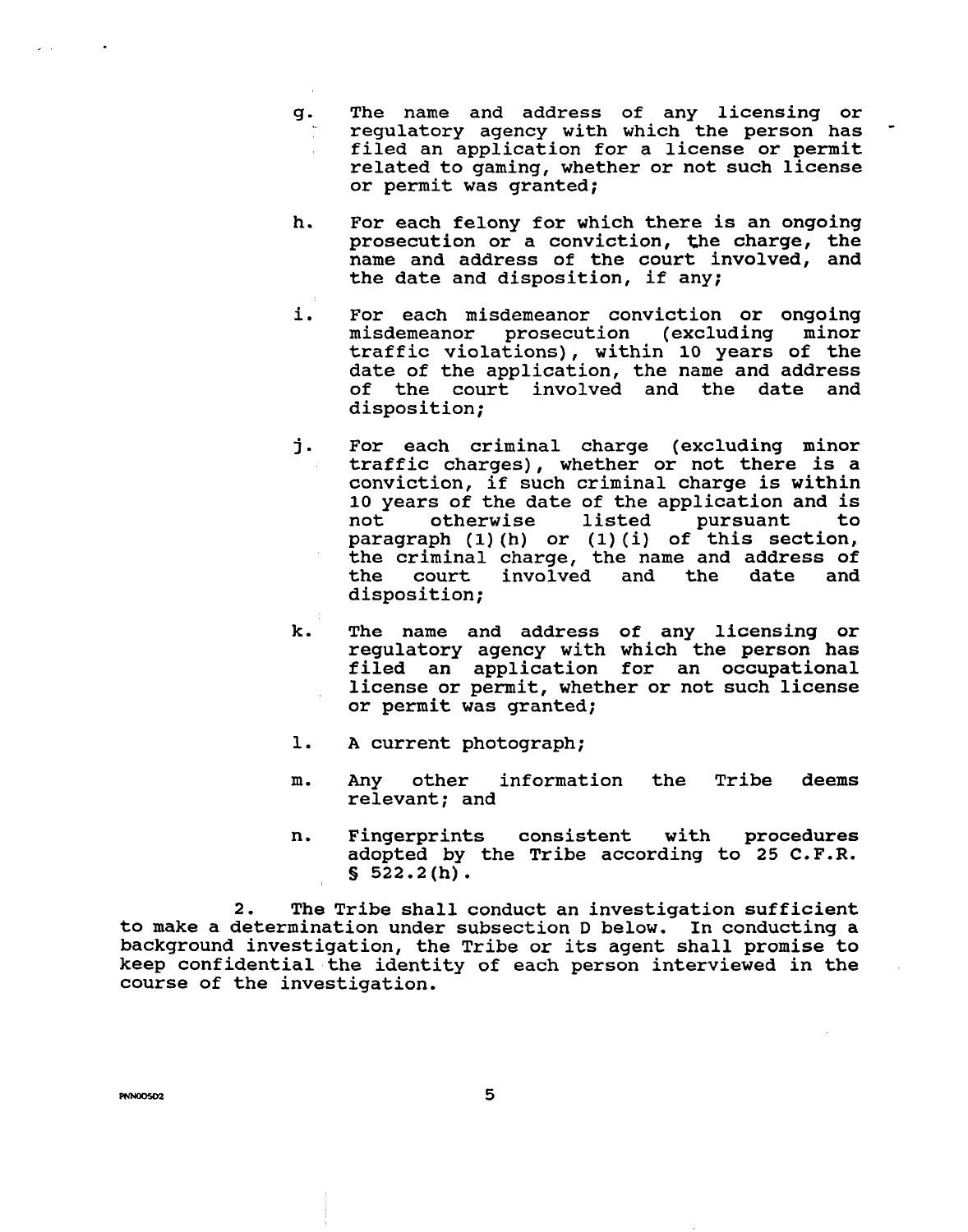### D. Eligibility Determination

The Tribe shall review a person's prior activities, criminal record, if any, and reputation, habits and associations to make a finding concerning the eligibility of a key employee or primary management official for employment in a gaming operation. If the Tribe determines that employment of the person poses a threat to the public interest or to the effective regulation of gaming, or creates or enhances dangers of unsuitable, unfair, or illegal practices and methods and activities in the conduct of gaming, a tribal gaming operation shall not employ that person in a key employee or primary management official position.

### E. Procedures for Forwarding Applications and Reports for Key Employees and Primary Management Officials to the National Indian Gamina Commission

**1.** When a key employee or primary management official begins work at a gaming operation authorized by this ordinance, the Tribe shall forward to the National Indian Gaming Commission a completed application for employment and conduct the background investigation and make the determination referred to in subsection D of this section.

2. The Tribe shall forward the report referred to in subsection F of this section to the National Indian Gaming Commission within 60 days after an employee begins work or within 60 days of the approval of this ordinance by the Chairman of the National Indian Gaming Commission.

3. The gaming operation shall not employ as a key employee or primary management official a person who does not have a license after 90 days.

### $F.$ Report to the National Indian Gaming Commission

**1.** Pursuant to the procedures set out in subsection E of this section, the Tribe shall prepare and forward to the National Indian Gaming Commission an investigative report on each background investigation. An investigative report shall include all of the following:

- a. Steps taken in conducting a background investigation;
- b. Results obtained;
- c. Conclusions reached; and
- d. The bases for those conclusions.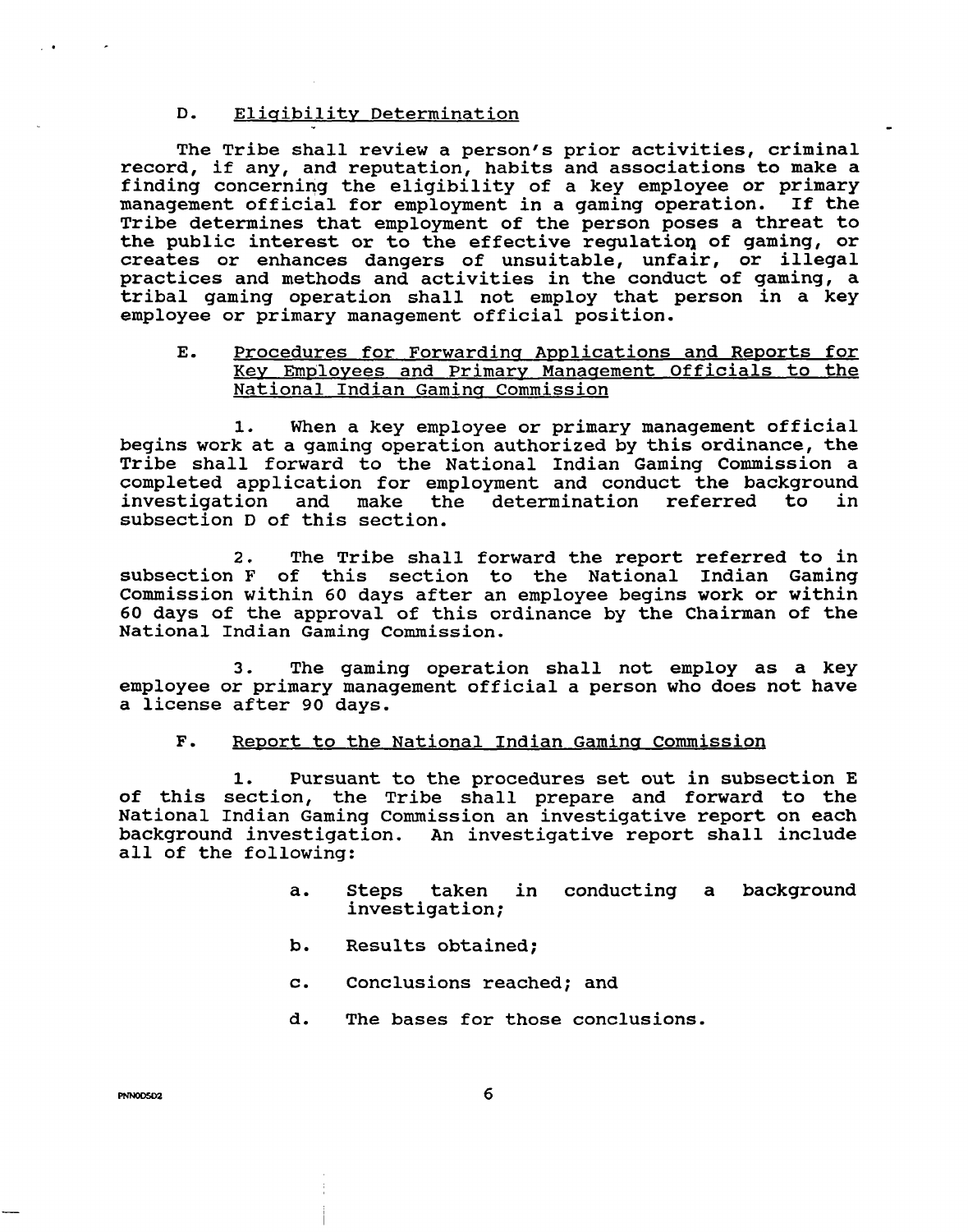2. The Tribe shall submit, with the report, a copy of the eligibility 'determination made under subsection D of this section.

3. If a license is not issued to an applicant, the Tribe:

- a. Shall notify the National Indian Gaming Commission; and
- b. May forward copies of its eligibility determination and investigative report (if any) to the National Indian Gaming Commission for inclusion in the Indian Gaming Individuals Records System.

**4.** With respect to key employees and primary management officials, the Tribe shall retain applications for employment and reports (if any) of background investigations for inspection by the Chairman of the National Indian Gaming Commission or his or her designee for no less than three (3) years from the date of termination of employment.

### G. Grantina a Gamina License

1. If, within a thirty (30) day period after the National Indian Gaming Commission receives a report, the National Indian Gaming Commission notifies the tribe that it has no objection to the issuance of a license pursuant to a license application filed by a key employee or a primary management official for whom the tribe has provided an application and investigative report to the National Indian Gaming Commission, the Tribe may issue a license to such applicant.

**2.** The Tribe shall respond to a request for additional information from the Chairman of the National Indian Gaming Commission concerning a key employee or a primary management official who is the subject of a report. Such a request shall suspend the 30-day period under paragraph G.1. of this section until the Chairman of the National Indian Gaming Commission receives the additional information.

3. If, within the thirty (30) day period described above, the National Indian Gaming Commission provides the Tribe with a statement itemizing objections to the issuance of a license to a key employee or to a primary management official for whom the Tribe has provided an application and investigative report to the National Indian Gaming Commission, the Tribe shall reconsider the application, taking into account the objections itemized by the National Indian Gaming Commission. The Tribe shall make the final decision whether to issue a license to such applicant.

PNN00502

 $\overline{7}$